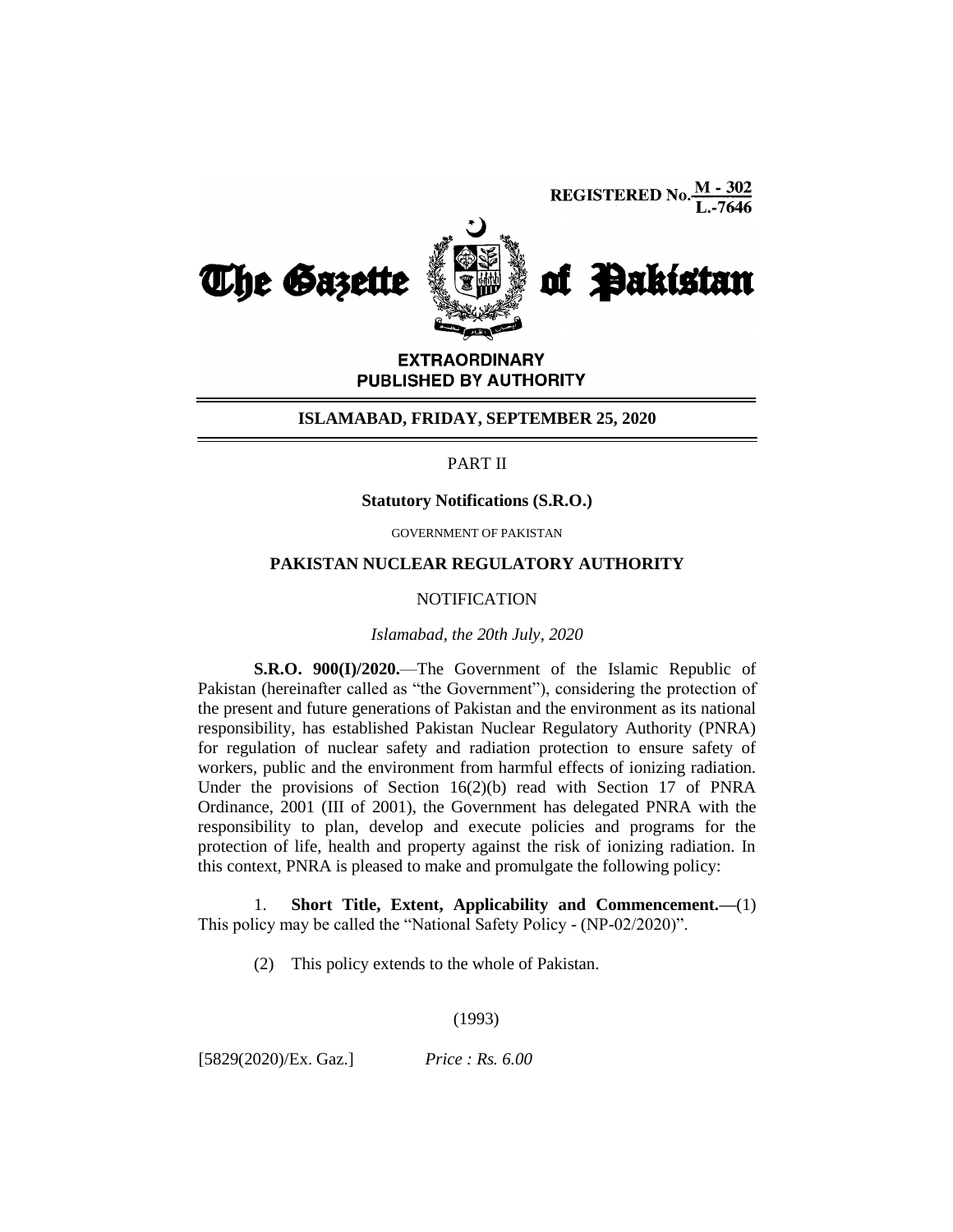(3) This policy shall be applicable to all matters related to nuclear safety and radiation protection.

(4) This policy shall come into force at once.

2. **Policy Statement.—**Pakistan is committed to ensure nuclear safety and radiation protection through effective and sustainable regulatory mechanism, striving for continuous improvement and giving overriding priority to safety. Accordingly, necessary safety infrastructure has been established and is continuously being strengthened by providing necessary financial and human resources.

3. **Implementing Principles.—**(1) The Government shall ensure the implementation of this policy through PNRA.

(2) All relevant stakeholders must adhere to the following principles and subsequent strategies to achieve the commitment of the Government:

- (i) The prime responsibility for safety must rest with the person or organization responsible for facilities and activities that give rise to radiation risks. This shall be achieved through provision of adequate human and financial resources.
- (ii) Effective leadership and management for safety must be established and sustained in organizations concerned with, and facilities and activities that give rise to, radiation risks. This shall be achieved through establishment and effective implementation of an integrated management system to promote a strong safety culture within the organization and senior management shall demonstrate commitment and leadership for safety and its continual improvement within the organization.
- (iii) Facilities and activities that give rise to radiation risks must yield an overall benefit. This shall be achieved by taking into account all significant consequences of the operation of facilities and the conduct of activities ensuring that the benefits outweigh their associated risks.
- (iv) Protection must be optimized to provide the highest level of safety that can reasonably be achieved. This shall be accomplished through the assessment of radiation risks throughout the lifetime of facilities and activities applying graded approach and using good practices to avoid radiation risks as far as practicable.
- (v) Measures for controlling radiation risks must ensure that no individual bears an unacceptable risk of harm. This shall be